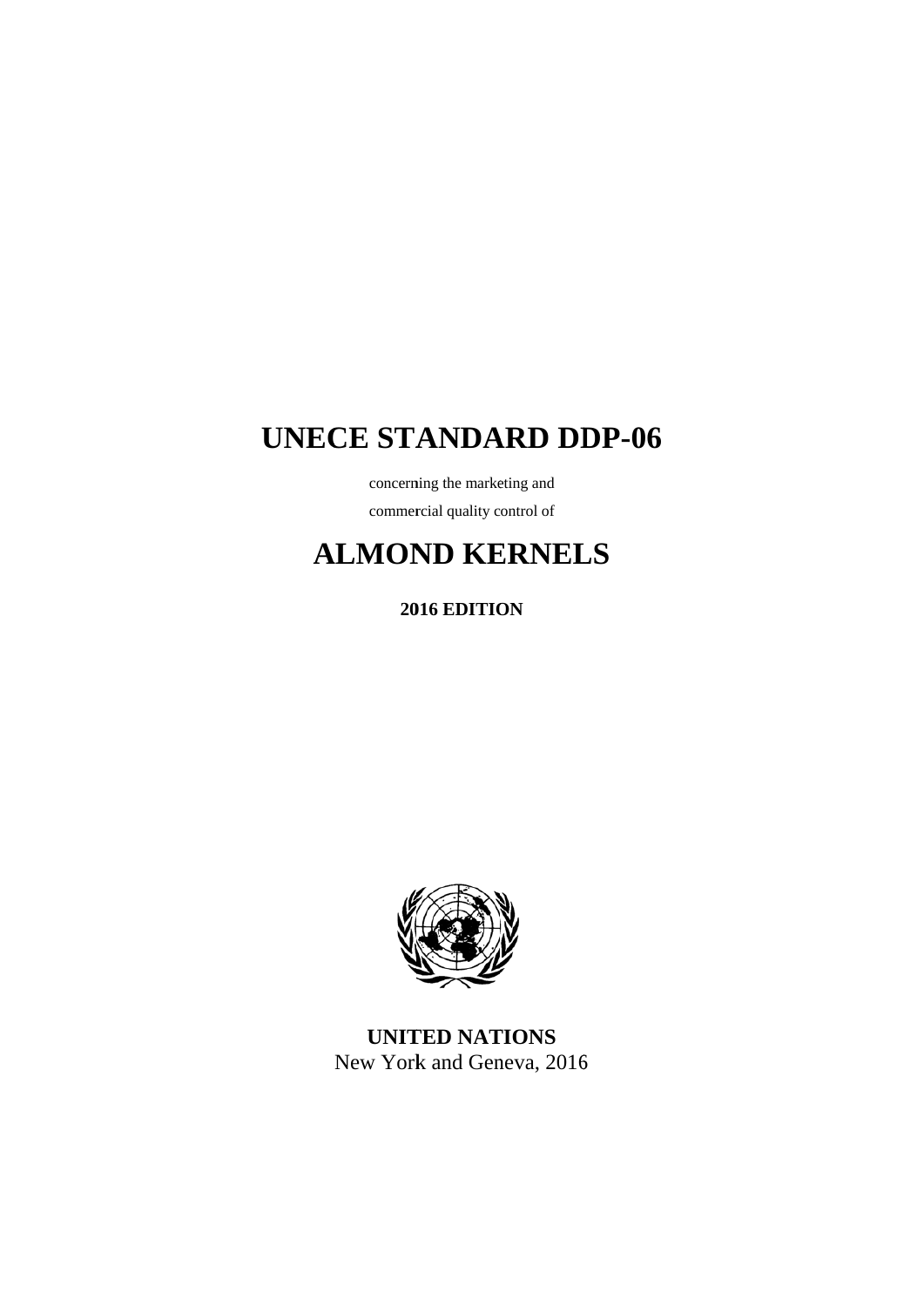#### **NOTE**

#### **Working Party on Agricultural Quality Standards**

The commercial quality standards developed by the United Nations Economic Commission for Europe (UNECE) Working Party on Agricultural Quality Standards help facilitate international trade, encourage high-quality production, improve profitability and protect consumer interests. UNECE standards are used by Governments, producers, traders, importers and exporters, and other international organizations. They cover a wide range of agricultural products, including fresh fruit and vegetables, dry and dried produce, seed potatoes, meat, cut flowers, eggs and egg products.

Any member of the United Nations can participate, on an equal footing, in the activities of the Working Party. For more information on agricultural standards, please visit our website http://www.unece.org/trade/agr/welcome.html.

The new Standard for Almond Kernels is based on document ECE/CTCS/WP.7/2016/9, reviewed and adopted by Working Party at its seventy-second session.

The designations employed and the presentation of the material in this publication do not imply the expression of any opinion whatsoever on the part of the United Nations Secretariat concerning the legal status of any country, territory, city or area or of its authorities, or concerning the delimitation of its frontiers or boundaries. Mention of company names or commercial products does not imply endorsement by the United Nations.

All material may be freely quoted or reprinted, but acknowledgement is requested.

Please contact us at the following address with any comments or enquiries:

 Agricultural Standards Unit Economic Cooperation and Trade Division United Nations Economic Commission for Europe Palais des Nations CH-1211 Geneva 10, Switzerland E-mail: agristandards@unece.org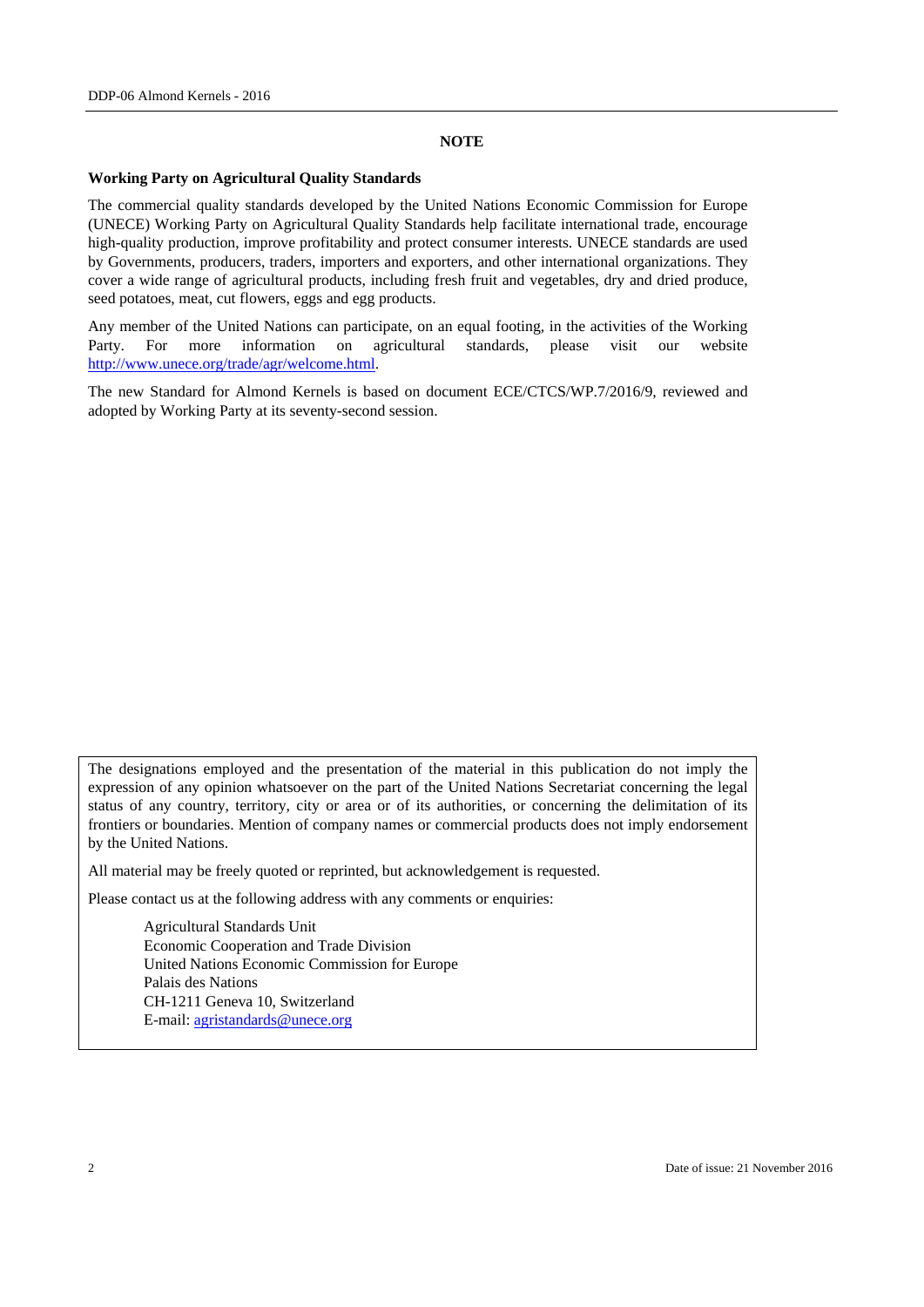# **UNECE Standard DDP-06 concerning the marketing and commercial quality control of Almond Kernels**

# **I. Definition of produce**

This standard applies to sweet whole almond kernels of varieties (cultivars) grown from *Prunus amygdalus* Batsch, syn. *Prunus dulcis* (Mill.) D.A. Webb. The standard does not apply to bitter almond kernels, almond halves, pieces, sticks, slices, dices or to almond kernels that are processed by salting, sugaring, flavouring, or roasting, that are blanched or for industrial processing.

# **II. Provisions concerning quality**

The purpose of the standard is to define the quality requirements of Almond kernels at the export- control stage, after preparation and packaging.

However, if applied at stages following export, the holder/seller shall be responsible for observing the requirements of the standard. The holder/seller of products not in conformity with this standard may not display such products or offer them for sale, or deliver or market them in any other manner.

### **A. Minimum requirements 1**

In all classes, subject to the special provisions for each class and the tolerances allowed, the almond kernels must display the following characteristics:

The kernel must be:

- intact; however, kernels with less than 1/8th missing are considered as whole.
- sound; produce affected by rotting or deterioration such as to make it unfit for human consumption is excluded;
- clean; practically free of any visible foreign matter;
- sufficiently developed. Shrunken or shrivelled kernels which are extremely wrinkled, or with desiccated, dried out or tough portions affecting more than
- 25 per cent of the kernel and empty shells, are to be excluded;
- free from blemishes, areas of discoloration, yellowing, fat diffusion or spread stains in pronounced contrast with the rest of the kernel affecting in aggregate more than 25 per cent of the surface of the kernel;
- well-formed
- free from living pests, whatever their stage of development;
- free from damage caused by pests, including the presence of dead insects and/or mites, their debris or excreta;

<sup>&</sup>lt;u>1</u>  $1$  Definitions of terms and defects are listed in annex III of the Standard Layout – Recommended terms and definition of defects for standards of dry (Inshell Nuts and Nut Kernels) and dried produce <http://www.unece.org/trade/agr/standard/dry/StandardLayout/StandardLayoutDDP\_e.pdf>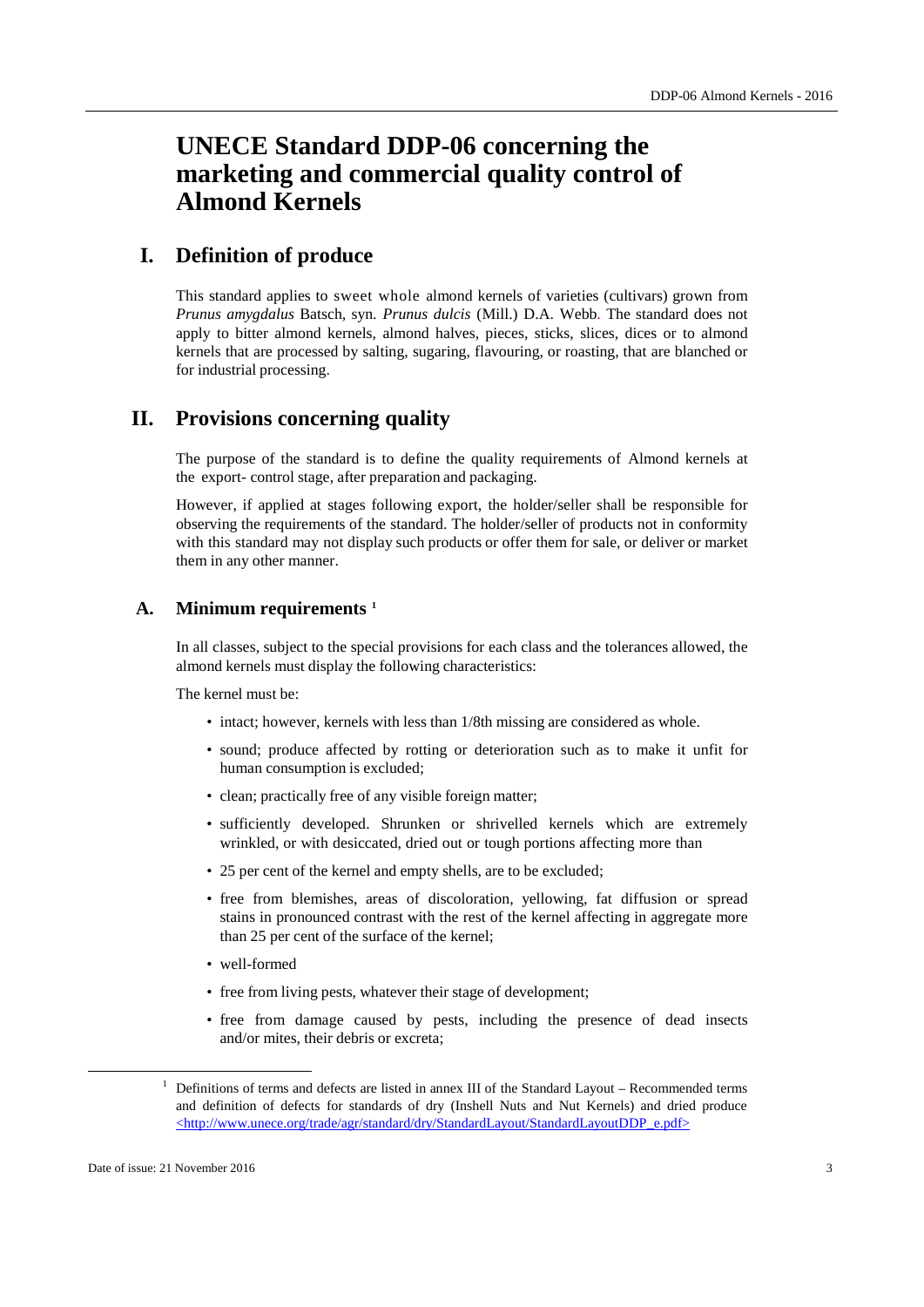- free from mould filaments visible to the naked eye;
- free from rancidity;
- free of abnormal external moisture;
- free of foreign smell and/or taste.

The condition of the almond kernels must be such as to enable them:

- to withstand transportation and handling
- to arrive in satisfactory condition at the place of destination.

## **B. Moisture content 2**

The almond kernels shall have moisture content not exceeding 6.5 per cent.

### **C. Classification**

In accordance with the defects allowed in section "IV. Provisions concerning tolerances", almond kernels are classified into the following classes:

"Extra" Class, Class I and Class II.

The defects allowed must not affect the general appearance of the produce as regards quality, keeping quality and presentation in the package.

# **III. Provisions concerning sizing**

Sizing or screening is mandatory for Extra Class and Class I, and optional for Class II.

Sizing and screening are determined by the maximum diameter of the equatorial section of the almond kernel, by means of round-holed or elongated-holed screens. Other sizing and screening systems may be used, such as those based in the number of almond kernels per 100 g or per ounce (28,3495 grams).

- Sizing is expressed by an interval defined by a minimum and maximum size in millimetres, which must not exceed 2 mm of difference. When a range in count is specified, the almond kernels shall be fairly uniform in size, and the average count shall be within the range specified.
- Screening is expressed by a reference to a minimum size, in millimetres, followed by the words "and plus" or other equivalent wording, or by a reference to a maximum number of kernels per 100 g or per ounce, followed by the words "and less" or other equivalent wording.

Alternatively, screening could be expressed by a reference to a maximum size, in millimetres, followed by the words "and less" or other equivalent wording, or by a reference to a minimum number of kernels per 100 g or per ounce, followed by the words "and plus" or other equivalent wording. For produce presented to the final consumer under on «screened», this alternative reference is not allowed.

 <sup>2</sup> <sup>2</sup> The moisture content is determined by one of the methods given in  $\alpha$  annex II of the Standard Layout – Determination of the moisture content for dry produce> <http://www.unece.org/trade/agr/standard/dry/StandardLayout/StandardLayoutDDP\_e.pdf>. The laboratory reference method shall be used in cases of dispute.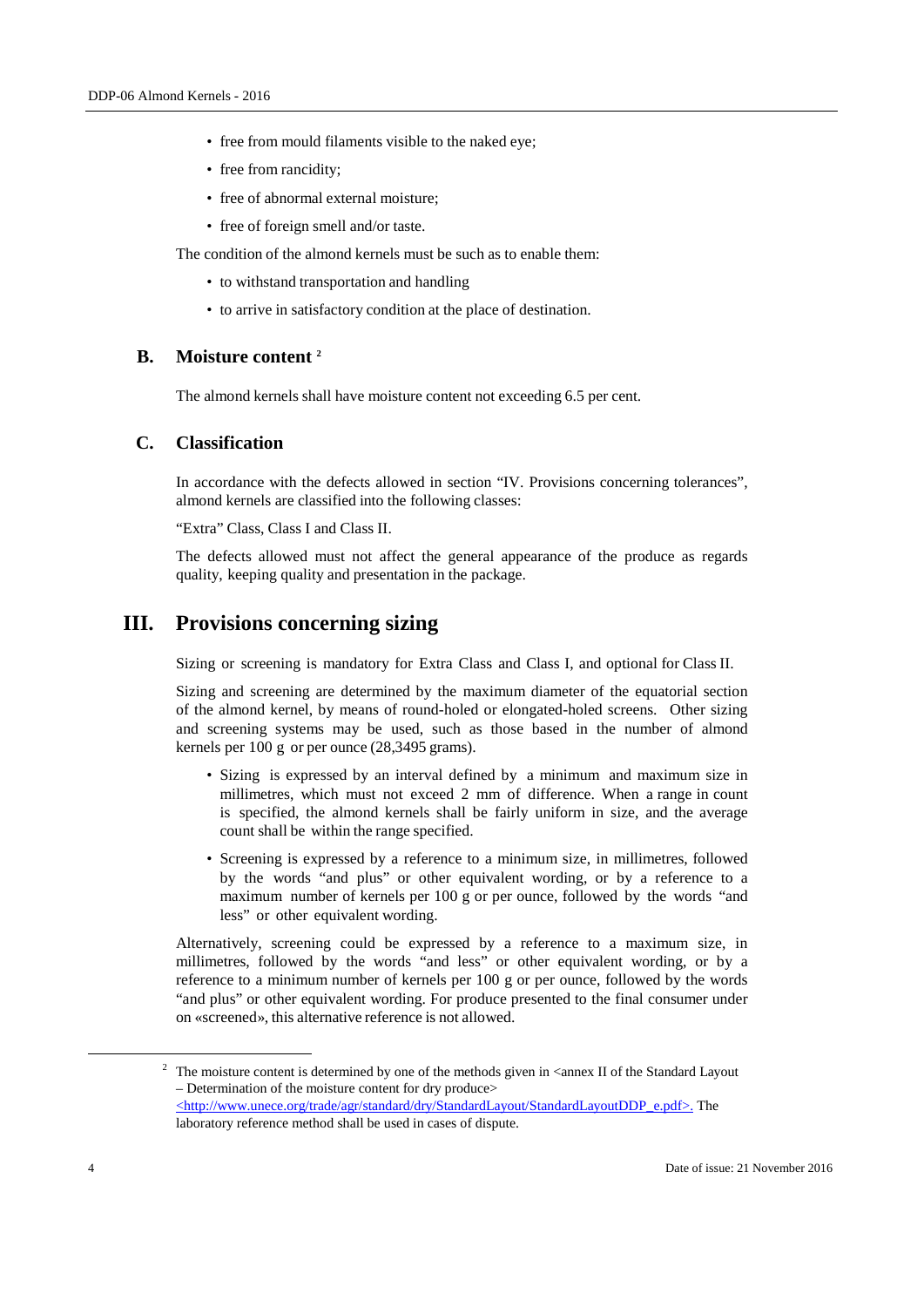# **IV. Provisions concerning tolerances**

At all marketing stages, tolerances in respect of quality and size shall be allowed in each lot for produce not satisfying the minimum requirements of the class indicated.

# **A. Quality tolerances**

|                                                                                                      | Tolerances allowed<br>percentage of defective produce, by number<br>or weight |                |          |
|------------------------------------------------------------------------------------------------------|-------------------------------------------------------------------------------|----------------|----------|
| Defects allowed                                                                                      | Extra                                                                         | Class I        | Class II |
| (a) Tolerances for produce not satisfying the<br>minimum requirements                                | 5                                                                             | 10             | 15       |
| of which no more than:                                                                               |                                                                               |                |          |
| Rancid rotten, mouldy or damaged by<br>pests or deterioration:                                       | 1                                                                             | $\overline{2}$ | 3        |
| Of which mouldy <sup>a</sup>                                                                         | 0.5                                                                           | 0.5            | 1        |
| Not sufficiently developed, shrunken and<br>shrivelled                                               | 1                                                                             | 2              | 4        |
| Gummy, brown spot,<br>blemishes<br>and<br>discoloration                                              | $\overline{2}$                                                                | 3              | 6        |
| Pieces                                                                                               | 1                                                                             | 1              | 3        |
| Split and broken                                                                                     | 1                                                                             | 3              | 5        |
| Living pests                                                                                         | 0                                                                             | 0              | $\Omega$ |
| (b) Size tolerances (if sized)                                                                       |                                                                               |                |          |
| For produce not conforming to the size<br>indicated, in total                                        | 10                                                                            | 10             | 15       |
| (c) Tolerances for other defects                                                                     |                                                                               |                |          |
| Foreign<br>matter,<br>loose<br>shells,<br>shell<br>fragments, fragments of hull, dust (by<br>weight) | 0.15                                                                          | 0.25           | 0.25     |
| Chipped and scratched with an area of<br>larger than 6.4 mm or 0.25 inch                             | 5                                                                             | 10             | 20       |
| Doubles or twins                                                                                     | 5                                                                             | 15             | 20       |
| Almond kernels belonging to varieties or<br>commercial types other than that indicated               | 5                                                                             | 5              | 5        |
| Bitter almond kernels                                                                                | 1                                                                             | 1              | 2        |

a Reservation of Poland that the tolerance for mould should be 0.5 per cent regardless of the class.

# **V. Provisions concerning presentation**

## **A. Uniformity**

The contents of each package must be uniform and contain only almond kernels of the same origin, quality, variety or commercial type, crop year (if indicated), and size (if sized).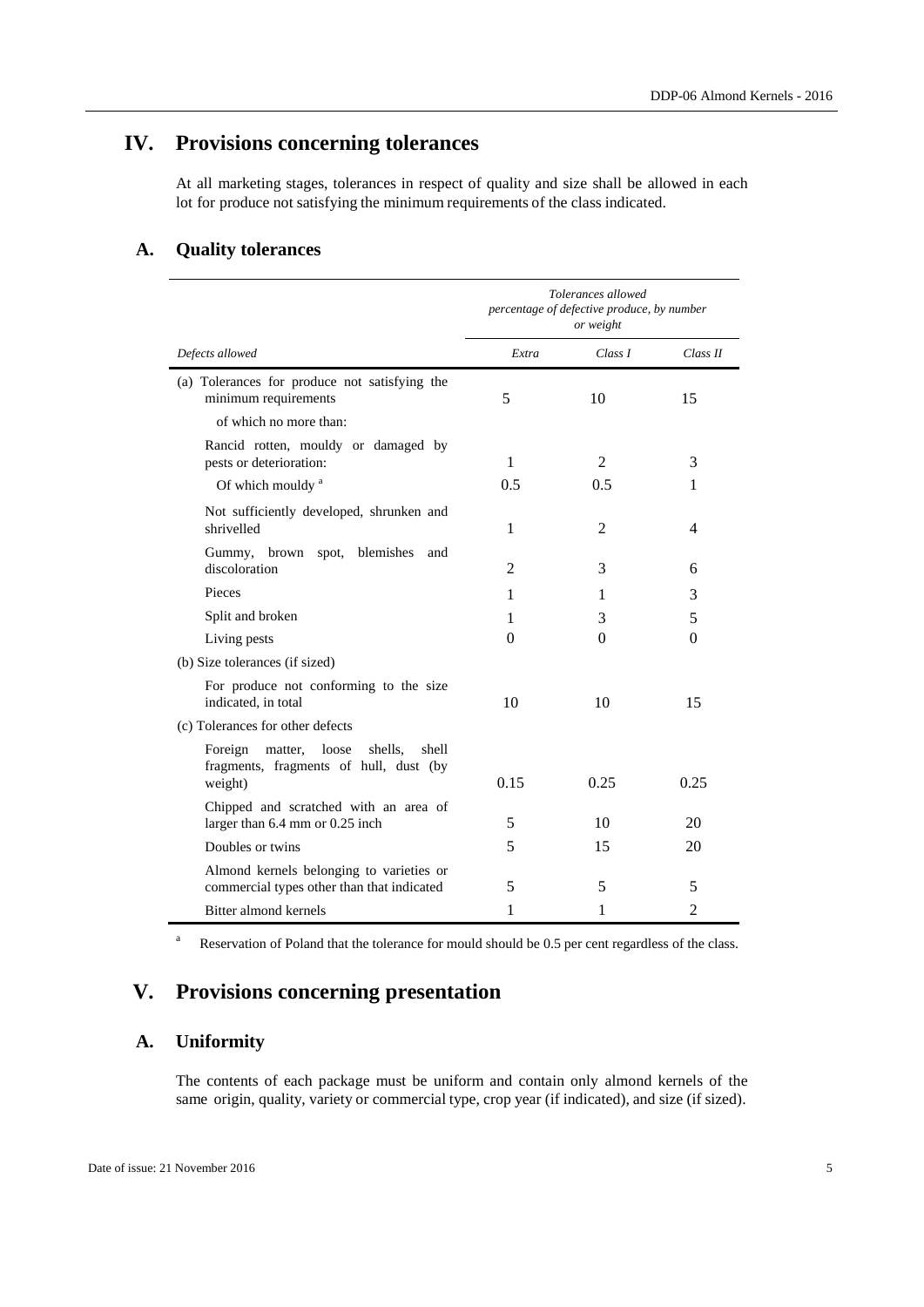The visible part of the contents of the package must be representative of its entire contents.

### **B. Packaging**

Almond kernels must be packed in such a way as to protect the produce properly.

The materials used inside the package must be clean and of a quality such as to avoid causing any external or internal damage to the produce. The use of materials, particularly of paper or stamps bearing trade specifications, is allowed, provided the printing or labelling has been done with non-toxic ink or glue.

Packages must be practically free of all foreign matter in accordance with the table of tolerances in section "IV Provisions concerning tolerances".

# **VI. Provisions concerning marking**

Each package<sup>3</sup> must bear the following particulars in letters grouped on the same side, legibly and indelibly marked and visible from the outside:

## **A. Identification**

Packer and/or Dispatcher:

Name and physical address (e.g. street/city/region/postal code and, if different from the country of origin, the country) or a code mark officially recognized by the national authority<sup>4</sup>

### **B. Nature of produce**

- "Almond Kernels"
- Name of variety or commercial type (optional)

## **C. Origin of produce**

• Country of origin and, optionally, district where grown or national, regional or local place name.

## **D. Commercial specifications**

- class
- size (if sized); expressed in accordance with section III

 <sup>3</sup> <sup>3</sup> These marking provisions do not apply to sales packages presented in packages.

<sup>&</sup>lt;sup>4</sup> The national legislation of a number of countries requires the explicit declaration of the name and address. However, in cases where a code mark is used, the reference "packer and/or dispatcher" (or equivalent abbreviations) must be indicated in close connection with the code mark, and the code mark should be preceded with the ISO 3166 alpha country code of the recognizing country, if not the  $\frac{5}{10}$  The full or a commonly used name should be indicated.